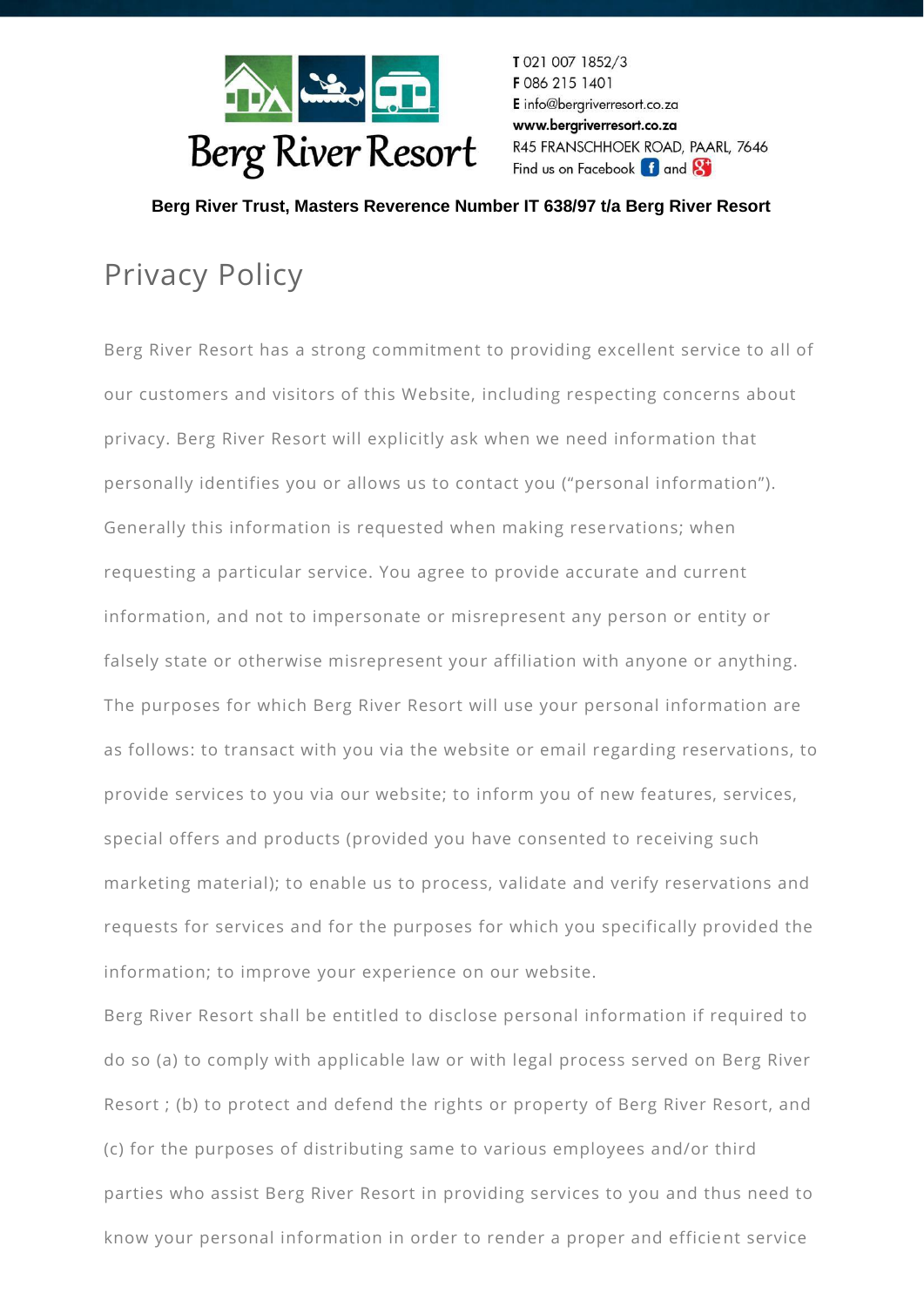

T 021 007 1852/3 F 086 215 1401 E info@bergriverresort.co.za www.bergriverresort.co.za R45 FRANSCHHOEK ROAD, PAARL, 7646 Find us on Facebook **f** and **8** 

## **Berg River Trust, Masters Reverence Number IT 638/97 t/a Berg River Resort**

to you. We will ensure that all such employees and/or third party service providers having access to your personal information are bound by appropriate and legally binding confidentiality and non-use obligations in relation to your personal information.

You are aware that information and data is automatically collected through the standard operation of the Internet servers and through the use of "cookies." "Cookies" are small text files a website can use to recognise repeat users, facilitate the user's on-going access to and use of the website and allow a website to track usage behaviour and compile aggregate data that will allow content improvements and targeted advertising. Cookies are not programs that come onto your system and damage files. Generally, cookies work by assigning a unique number to you that has no meaning outside the assigning site. If you do not want information collected through the use of cookies, there is a simple procedure in most browsers that allows you to deny or accept the cookie feature; however, you should note that cookies may be necessary to provide you with certain features (e.g., customized delivery of information) available on our Websites. WHILST BERG RIVER RESORT IS OF INTENT TO TAKE REASONABLE MEASURES TO KEEP PERSONAL INFORMATION ABOUT YOU CONFIDENTIAL, IT SHALL HOWEVER NOT BE LIABLE FOR ANY LOSS OR DAMAGE, HOWSOEVER ARISING, SUFFERED AS A RESULT OF THE DISCLOSURE OF SUCH INFORMATION.